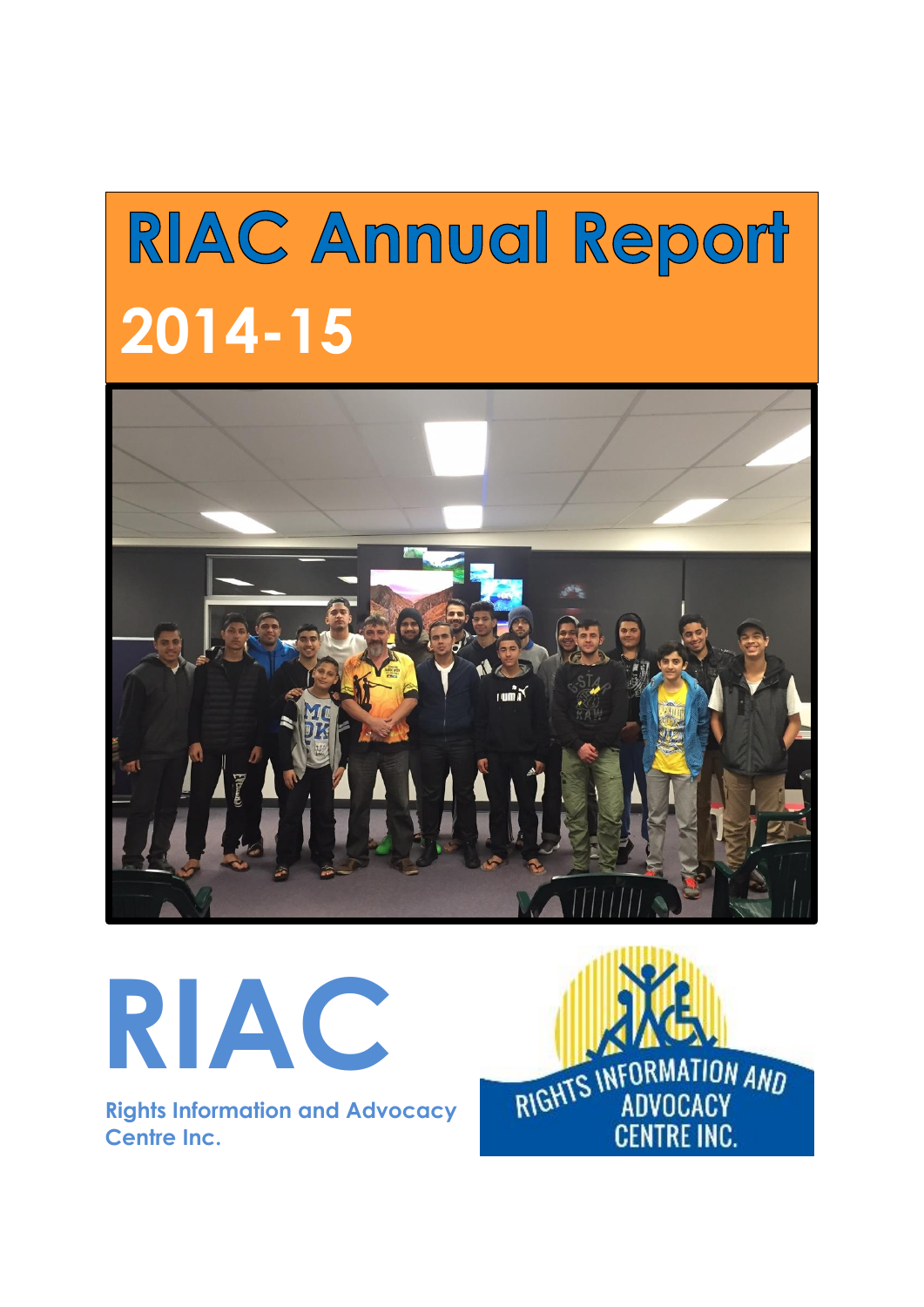### **Contents**

| <b>RIAC - Who We Are</b>                     | 1              |
|----------------------------------------------|----------------|
| <b>Board Directors</b>                       | $\overline{2}$ |
| <b>RIAC Executive</b>                        | $\overline{2}$ |
| <b>RIAC Honour Roll</b>                      | $\overline{2}$ |
| <b>Chairperson Report</b>                    | 3              |
| <b>Executive Officer's Report</b>            | 4              |
| <b>External Merits Review Support</b>        | 6              |
| <b>Advocacy Program</b>                      | 7              |
| <b>Advocacy in Geelong</b>                   | 8              |
| In Western Victoria                          | 8              |
| <b>Indigenous Advocacy</b>                   | 9              |
| <b>Goulburn Self Advocacy Group</b>          | 10             |
| <b>Strengthening Parents Support Program</b> | 11             |
| <b>HACC Access and Support Program</b>       | 12             |
| <b>Karen Murphy Scholarship</b>              | 13             |



The history, culture, diversity and value of all Aboriginal and Torres Strait Islanders, their Elders and Respected Persons are recognised and acknowledged.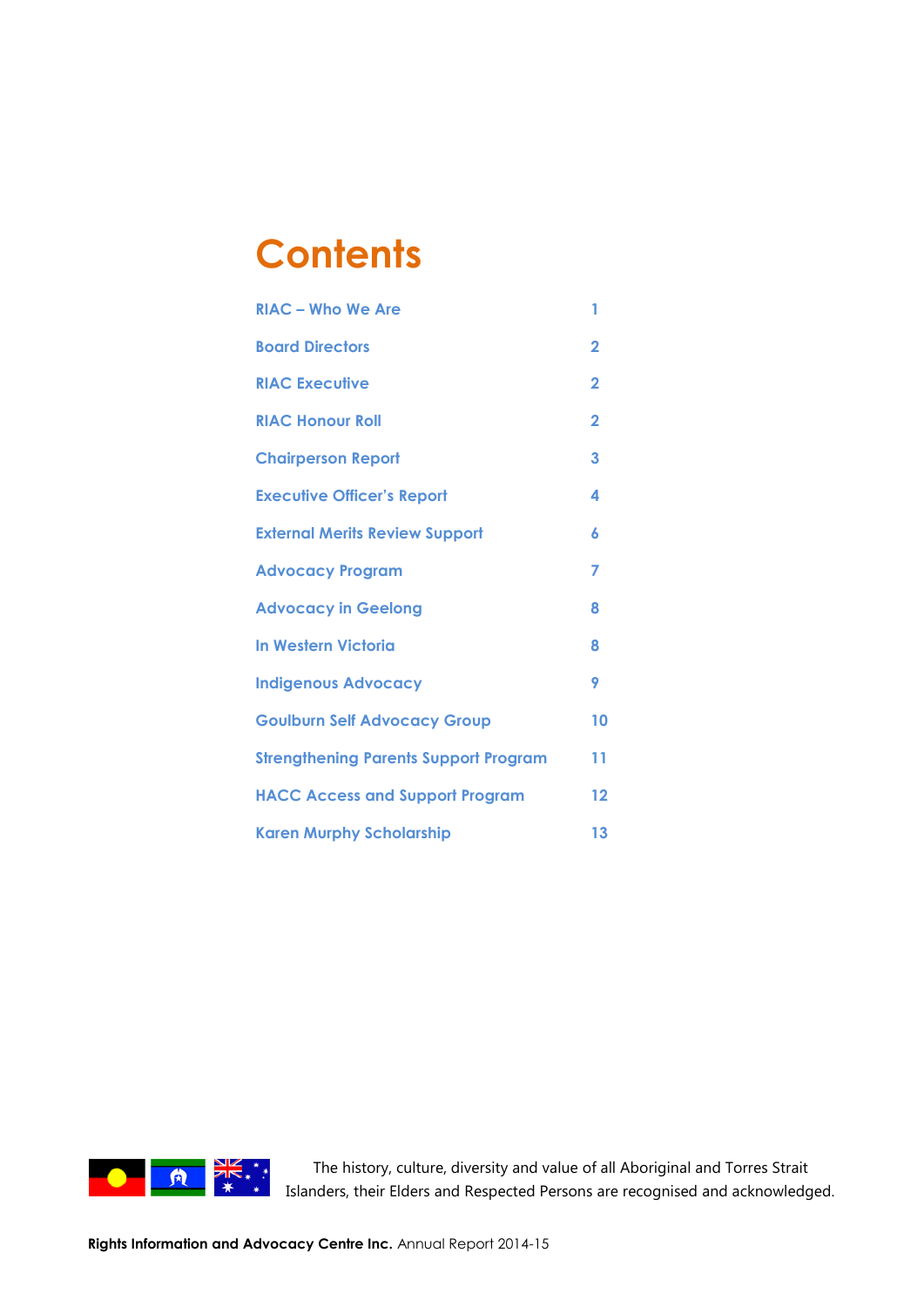### **RIAC – Who We Are**

The Rights Information and Advocacy Centre Inc. (RIAC) is a not for profit organisation operating throughout Geelong, central and north western Victoria and Southern New South Wales providing information, support and advocacy to individuals, families, carers and communities.

**RIAC** is funded by the Australian and Victorian Governments to deliver the following programs:

> **Advocacy Assistance:** RIAC provides advocacy assistance to people with disabilities, their families and carers in 22 local government areas across central and north western Victoria, Geelong and southern NSW.

**Strengthening Parents Support Program (SPSP):** RIAC's SPSP program supports carers of people with a disability to meet on a regular basis for mutual support, networking opportunities, information sharing and training.

**NDIA External Merits Review Support:** From 1 July 2013, RIAC was selected by the National Disability Insurance Agency to provide support to people within the Barwon Launch site seeking an External Merit Review of decisions regarding their individual care plan and reasonable and necessary support.

**HACC Equity and Support:** RIAC is funded under the Home and Community Care (HACC) program to provide support to HACC eligible people with complex needs due to diversity, to access HACC Services and other services if required within the Bendigo, Swan Hill and Mildura local Government areas.

#### **OUR VISION**

*Improving the lives of people by helping to build capacity and wellbeing of individuals, families, carers and communities.* 

#### **OUR MISSION**

*To encourage achievement and acceptance of all individuals irrespective of age, religion, race, sexual identity, culture or disability through the provision of quality support and service. To ensure an understanding of the life difficulties of all areas of disability.* 

#### **OUR CORE VALUES**

- **R Respect**
- **I Independence**
- **A Acceptance**
- **C Collaboration**

#### **CERTIFICATION**

.

In April 2015 RIAC successfully undertook our certification audit against the 6 National Standards for Disability Services 2013 and the 4 Department of Human Services Standards 2011. The Audit was conducted by SAI Global and the certification was a testament to the great work undertaken by our Advocates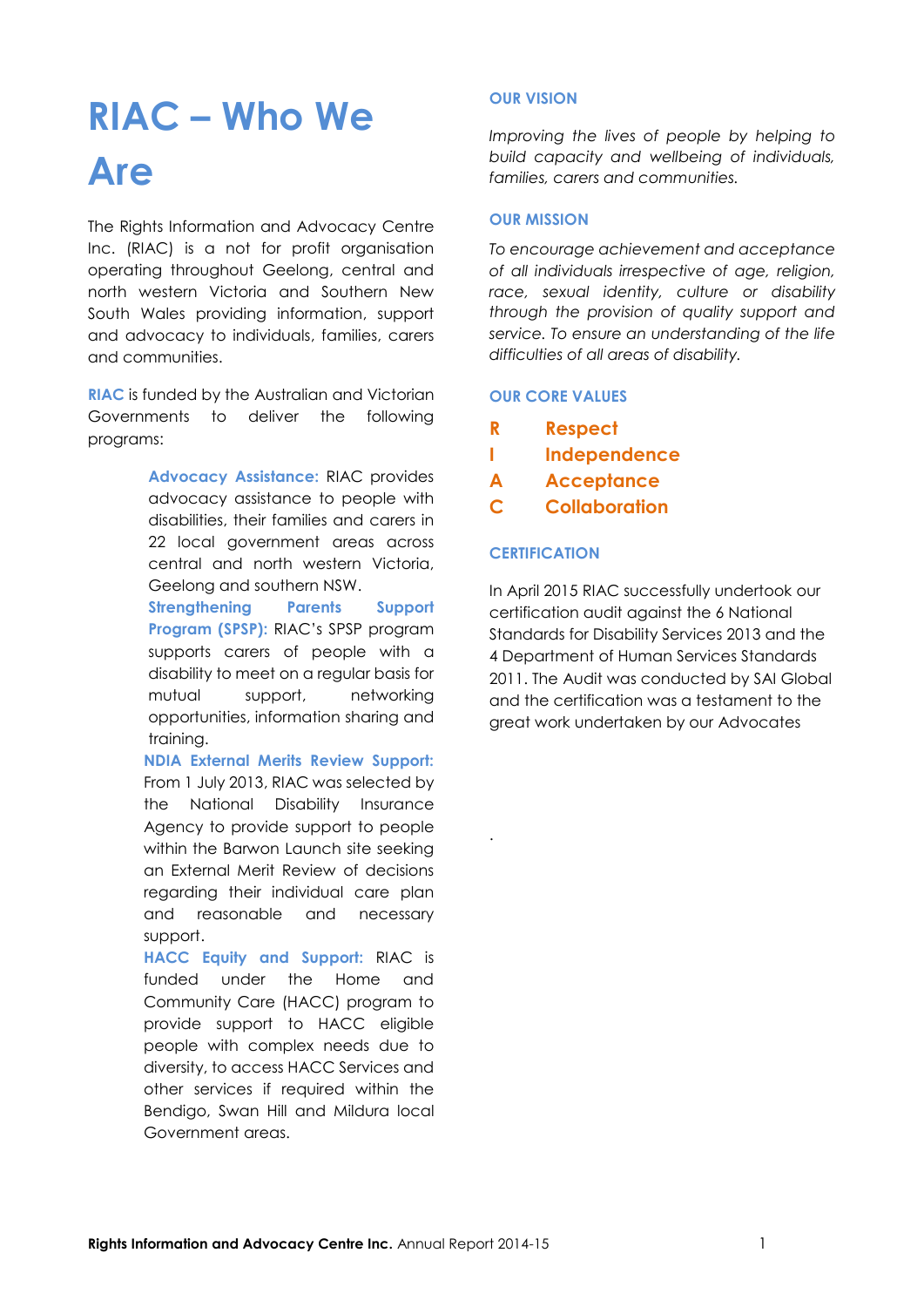### **Board Directors**

RIAC's Board of Directors as at 30 June 2015:

| Karryn Goode   | <b>Acting Chairperson</b>                 |
|----------------|-------------------------------------------|
| Julie Goodall  | Treasurer                                 |
| Adriano Pati   | Director                                  |
| Graeme Murphy  | Director                                  |
| Kerrie Reardon | Director                                  |
| Michael Curtis | Director                                  |
| Leah Kateiva   | Chief Executive Officer/Executive Officer |

### **RIAC Executive**

| Steve Doran  | Chief Executive Officer-until November 2014 |
|--------------|---------------------------------------------|
| Leah Kateiva | Interim CEO                                 |

### **RIAC Honour Roll**

#### **5+ Years' Service**

| Jill Myers     | Employee (2007 - present)  |
|----------------|----------------------------|
| Sharyn Laugher | Employee (2007 - present)  |
| Marie Whitrow  | Employee (2009 – May 2015) |

#### **10+ Years' Service**

| Bronwyn Huggard | Employee (2004 - present)                                     |
|-----------------|---------------------------------------------------------------|
| Steve Doran     | Employee (2004 - 2014)                                        |
| Mandy McKenna   | Employee (2003 - present)                                     |
| Julie Goodall   | Board Director and Chair (2003 - present)                     |
|                 | Athena Papadatos Volunteer (2002), Board Director (2009 -12), |
|                 | Employee (2012 - present)                                     |

### **15+ Years' Service**

Murray Shields Board Member (pre 1995 – 2000), RIAC Employee (00 - present)

### **RIAC Life Members**

Mary Bowman Di Opray Ed Crain Geoff Bourke Greg Cochrane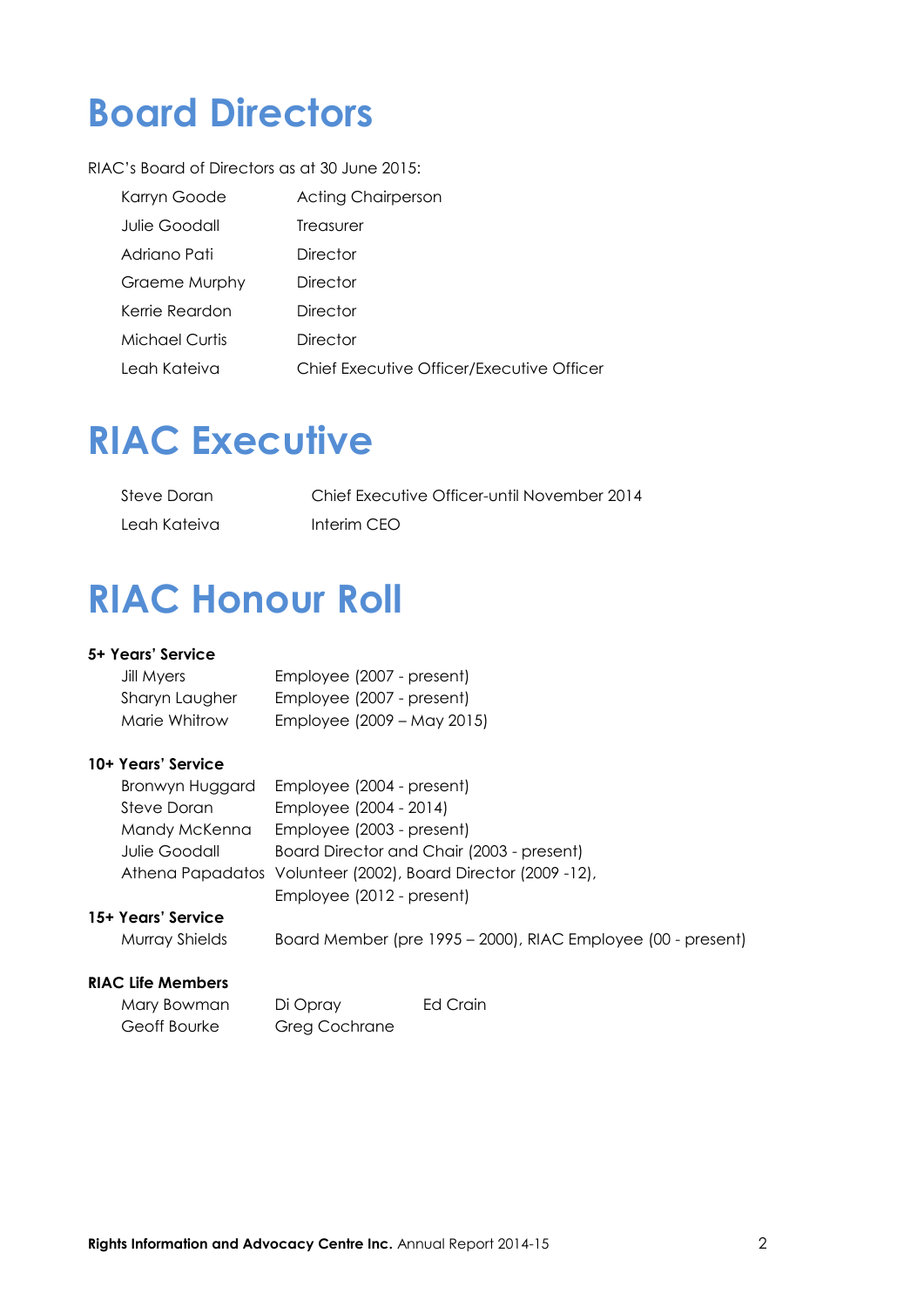### **Chairpersons Report**



This year 2014-2015 has been a very busy and stimulating time for the RIAC Board. I personally did not expect to find myself in the position of Chairperson, but it was a wonderful opportunity for me when the position of Board Chair became vacant and I was asked to stand for election to this role. The position of Chair has given me a much greater insight in to the work RIAC accomplishes and how much advocacy is still needed for people with disabilities in Australia.

We are about to embark on a new era for advocacy in Australia with the NDIS beginning its rollout Australia wide. Our previous strategic plan is finishing at the end of this year and we will be working together as a Board to define in our next Strategic

Plan how we will continue to provide the great service we now deliver and how we can enhance our services and grow into the future. We have had 2 Board members, Ayden Graham and Michele Cranefield finish their time with us this year and I want to thank them for putting in the time and effort in support of RIAC.

One new member has joined the Board, Michael Curtis, with several other people expressing an interest to join. New Board members bring with them new skills and a passion for the work RIAC performs.

I hope that this next year brings some stability in funding and growth for the organisation so that we can continue to provide advocacy and support for people with disabilities.

Thank you to all the staff and volunteers who helped make 2014-2015 a successful year.

> **Karryn Goode** *Chairperson*

#### **Disability and education**

•36% of people with a disability aged 18-64yrs, have completed Year 12, compared with 60% of those without a disability [3]

*Source: [3] Australian Bureau of Statistics.*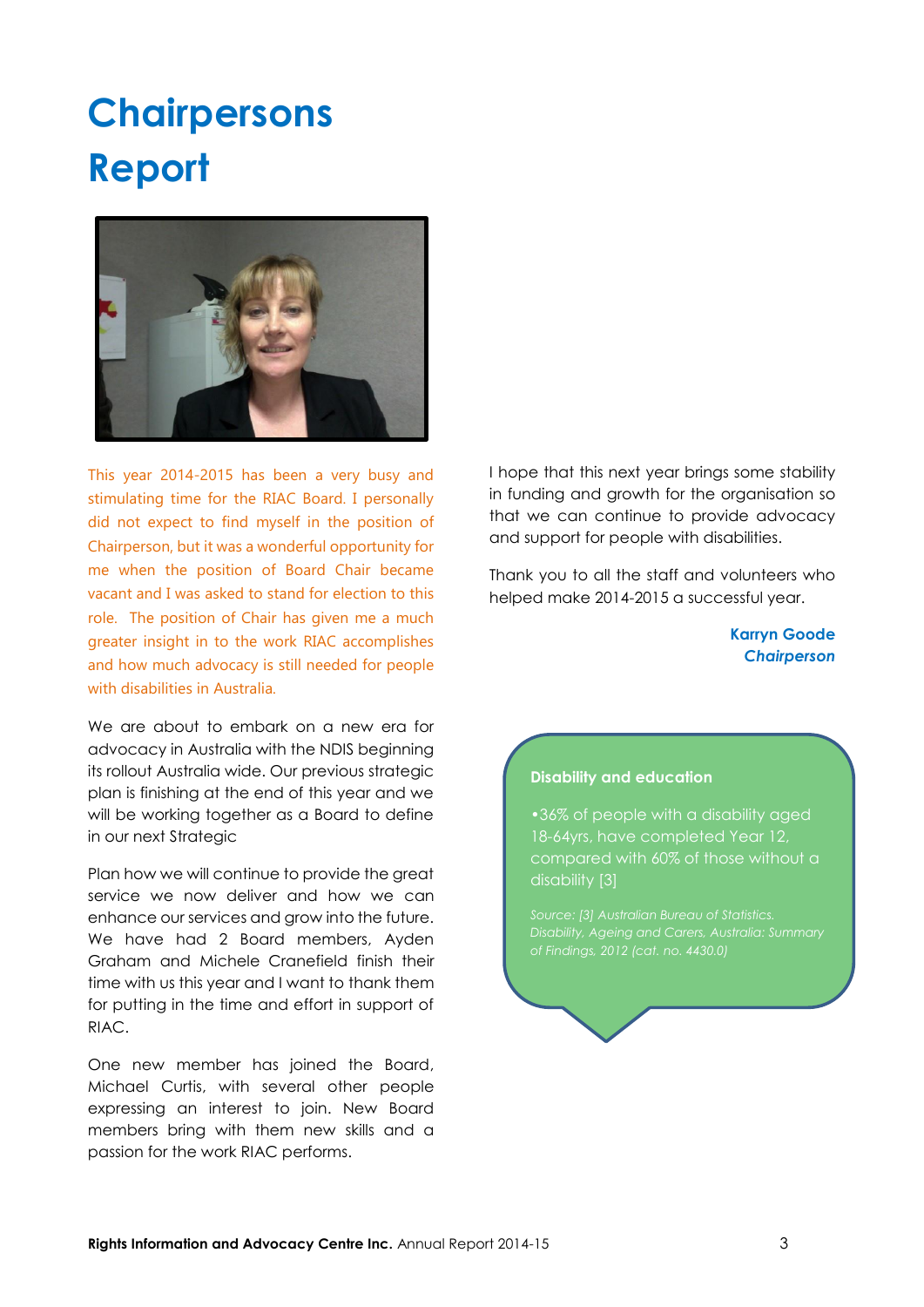### **Executive Officer's Report**



•53% of people with a disability aged 15- 64yrs are currently employed, compared with 83% of people without a disability [3]

Source: [3] Australian Bureau of Statistics. Disability, Ageing and Carers, Australia: Summary of Findings, 2012 (cat. no. 4430.0)

**This financial year 2014-2015 was the year that the Regional Information and Advocacy Council changed its name. The new name Rights Information and Advocacy Centre was decided on because it better describes the organisation and we are not a Regional organisation anymore, we cover almost 60% of the state with the six offices we operate from. The new name reflects a sign of the times and is more discerning of the work we do. It also let us keep the acronym RIAC which is extensively known in association with the organisation.**

Changes have also occurred within the organisation. Long term CEO Steve Doran retired and a new structure and Leadership team was formed. This change has meant that new visions for the future of the organisation have been forming and some ideas have already been implemented.

It is an exciting time for the disability sector with the rollout of the National Disability Insurance Agency. RIAC has been a driving force for Advocacy in the Barwon region doing both advocacy and External Merits Support for people with a disability. It has been a privilege for RIAC to be part of this historical change for the sector and how we support people with a disability. Having now spent 2 years at the forefront of this social change we can honestly say that we have learnt so much in this time and feel we can support people with disabilities throughout the state as the scheme continues to roll out.

The External Merits team have supported 18 people over the last 2 years to appeal decisions made by the NDIA in Barwon through the AAT and have had the pleasure of seeing people having their appeals being successful both through the conciliation and hearing process.

The Home and Community Care Access and Support program has also grown and we now have support workers in Mildura, Swan Hill and Bendigo. This program aims to connect people with special needs to the support services they need to remain living at home. The team have had some very good outcomes for participants and strives to engage all marginalised people with dementia, Aboriginal and Torres Strait Islanders, people from diverse cultures and people who are financially disadvantaged.

The Supporting Parents Support Program (SPSP) has had a successful year and RIAC has provided support for 16 groups. Our aim is to enable the groups to function in a manner that best suits their needs. We provide advice, support and information when required.

Our self-advocacy program has seen a change in leadership with the previous coordinator finishing his contract. The program is now finding its feet again and we have established a wonderful team who will drive this program and bring leadership and a fresh approach to self-advocacy.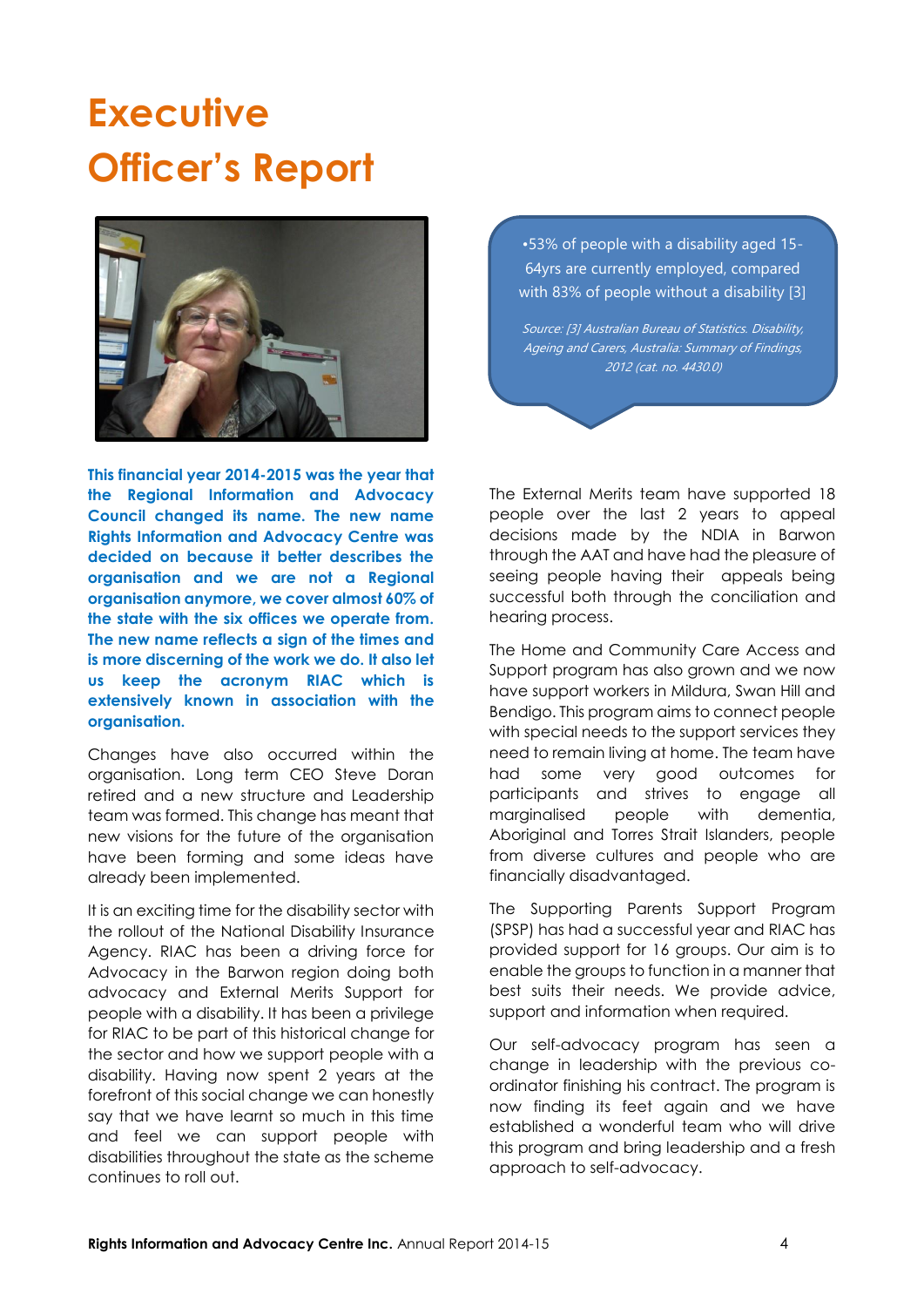The RIAC Advocacy program operates across 22 local government areas in Victoria and southern New South Wales and the demand for advocacy from people with a disability has not lessened over the years. Advocacy for people with a disability and how it continues to be funded has been a hot topic of conversation this year within the Government and Social Services sector. The 2015 Ombudsman report recommended that advocacy continue to be funded and that it was important that advocacy remained independent and autonomous.

RIAC has made some considerable changes as to how it operates and continues to investigate ways to streamline our processes and manage in an efficient and economical way. We also want to, and need to, use Social Media as a way of letting people know of our services and to keep them up to date with what is happening within RIAC, throughout the state and in fact all of Australia. Watch out for us on Facebook and Twitter in the not too distant future.

We will be concentrating on doing a membership and fundraising drive in the near future. Membership is important to the organisation because members are aware of the 'work' the organisation performs and can let others know about us.

I would like to take this opportunity to thank The Board for supporting me during the last six months and for believing in me. I would really like to thank the staff at RIAC for their support and belief in what our agency stands for. Without their professionalism and ongoing enthusiasm and passion for the work they do, RIAC would be ineffective in our role. Lastly I would like to thank the clients who ground us and give life perspective and remind us of what still needs to be achieved.

> **Leah Kateiva** *Interim CEO*

### **Disability in Australia**

•1 in 5 Australians have a disability. Of these, just under 1.4 million have severe or profound core activity limitation [3]

- •Every week, 5 Australians sustain a spinal cord injury [2]
- •Every week 10 15 Australians sustain a severe brain injury [2]
- •Every 13 hrs, a child is born with cerebral palsy [2]
- •1 in 1000 children born each year will have Down Syndrome [2]
- •Every 7 hrs, a child is diagnosed with an autism spectrum disorder [2]
- •Every 2 hrs, a child will be diagnosed with an intellectual disability [2]
- •In 2099, it is estimated that approximately 4 million people will have a severe or profound disability in Australia – more than triple the current number [2]
- *Source: [2] Price Waterhouse Coopers, 2011. 'Disability expectations - Investing in a better life, a stronger Australia'.*
- *[3] Australian Bureau of Statistics. Disability, Ageing and Carers, Australia: Summary of Findings, 2012 (cat. no. 4430.0)*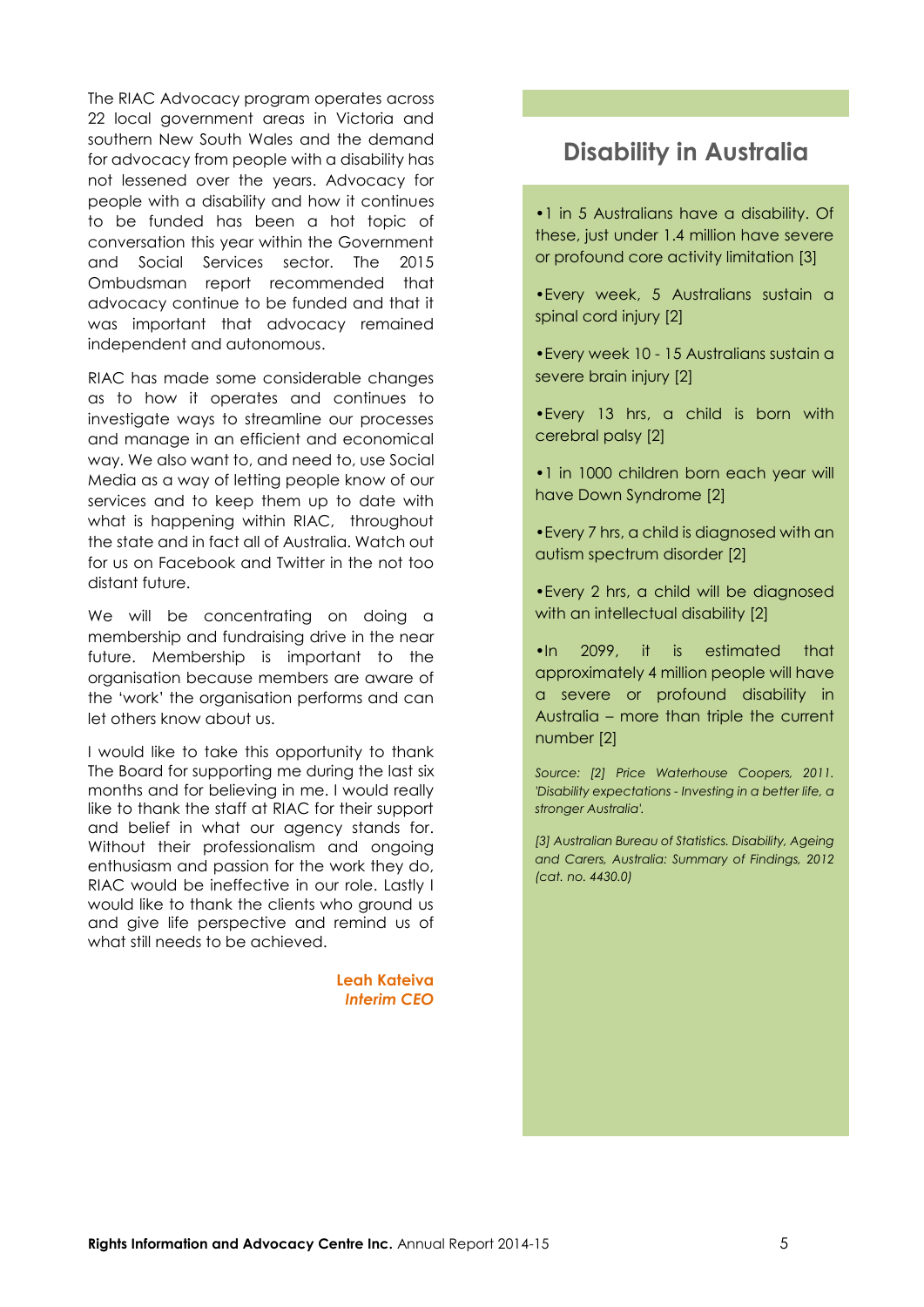# **External Merits Review Support Program**

The External Merits Review Support (EMRS) Program was established by DSS (Department of Social Services) in 2013, to coincide with the Barwon launch of the National Disability Insurance Scheme (NDIS). RIAC was selected to deliver this program. The EMRS role is to support any person affected by a NDIS decision, to seek an External Review by the Administrative Appeals Tribunal (AAT). The reasons for seeking review are typically that a person has either been denied access to the scheme, or is unhappy with the supports offered by the NDIA in their Participant Plan.

The program is now 2 years old and we have gained extensive experience in the delivery of the service, and have supported over 20 Reviews to the AAT. The experience we have gained, with many varied and different cases has given us the confidence to feel we can now support any person through the EMR Process. Every review in some way not only benefits the participant initiating it, but then also helps determine future decisions by the NDIA, and the type of supports they will and won't fund.

We have supported 10 Reviews in the past year with the following outcomes:

One decision went to an AAT Hearing with the applicant being successful in having her support funded. This is the first EMR case to be successful in Australia at a Hearing, since the launch of the scheme.

Five Reviews settled prior to a Hearing, with the Clients either being granted access to the scheme, or the supports they have requested being granted.

Four Reviews are still pending, with 3 awaiting a future hearing date, and one in Conciliation at present.

The commonalities of the presenting clients' needs inform the approach to how we support each individual. This ranges from the practical assistance, like the paperwork/phone calls/gathering new information to support their reviews/connecting with legal support, basically helping a person with a disability navigate all the requirements of the process, as well as the critical 'walking alongside' and supporting the Applicant in a "person centred' approach to the role.



Many of the Clients seeking review present as very overwhelmed and stressed by their experiences of being a NDIS participant or applicant, and therefore the EMRS role involves often helping that person to reestablish the will, energy and belief to continue and Advocate for what they believe are appropriate supports. The timelines and waiting periods involved in the process has often made the clients feeling anxious and frustrated, so again the EMRS role is often helping to explain and minimise the impact of this process, as well as helping the client to not feel despondent or hopeless about their often 'limbo' like situation.

Promoting Self Advocacy is a central part of the EMRS role. The process of seeking review has empowered our clients, and enabled the development of self- advocacy skills, in being able to articulate their case and stand up for what they believe is 'fair and reasonable'. To date most of our work in this area has been on one to one sessions with many participants; providing them the information and support they have needed to take the next step forward in finding solutions to meeting their unmet needs.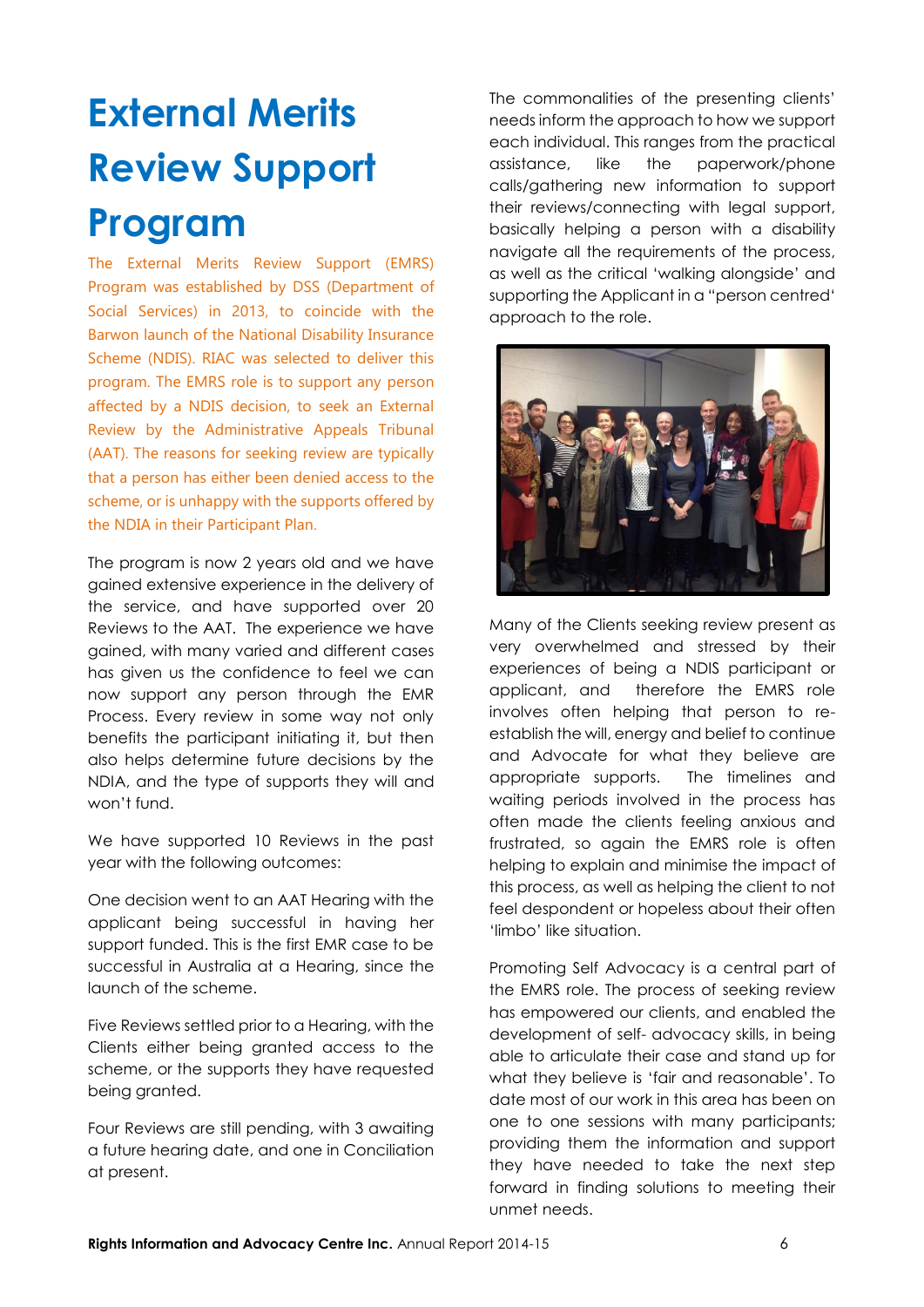The EMRS Team is now beginning the process of instigating a Peer –Support group for people involved in NDIA Reviews. This may involve previous clients if they choose to participate, and help to further develop and foster Self Advocacy skills. It could also incorporate the use of social media, and other digital tools, in organising networks of peer- advocates that then challenges some of the 'individualising ' approaches of the NDIA. We hope to keep the idea that the NDIS is a community held and accountable scheme, open to feedback and as transparent as possible.

The EMRS Team is committed to this important role, with our intention being that of collaboration in a fair and robust review process, with the higher goal being to help create the best possible scheme which leads to the most common good. The more people that seek review the more then that the NDIS is examined and fine- tuned. We the scheme moving to full rollout soon, the review process will continue to be vital and essential in protecting participants' rights.

> **EMRS TEAM** *Leah Kateiva Lance Youston James Keith*

#### **Disability and financial circumstance**

•45% of those with a disability in Australia are living either near or below the poverty line, more than double the OECD average of 22% [2]

•People with a disability in Australia are 2.7 times more likely to be at risk of poverty than other OECD countries [2]

*Source: [2] Price Waterhouse Coopers, 2011. 'Disability expectations - Investing in a better life, a stronger Australia'.*

### **Advocacy Program**

**RIAC's advocacy program assists people living with a disability with a wide range of issues that are impacting on their lives. RIAC strives to provide high quality advocacy services which are independent, client directed and respectful of our client's rights, privacy and dignity.**

The past twelve months has been an extremely busy time for our advocates yet again, with our demand for Advocacy assistance continuing to grow and significant changes have been occurring within the Program. A number of our Advocacy Team members have had the opportunity to lead the team for short periods which has been a great opportunity, a special thanks to Marie Whitrow who is no longer with RIAC however her contribution to the team was really beneficial. Jill Myers also had the opportunity to take on the team leader role for a period of time, and lead the team with ease. Thanks so much Jill for your assistance and support to the team.

I would like to take this opportunity to thank each and every one of the RIAC Advocates for all their hard work.

> *Trish Deakin Daryl Sloan*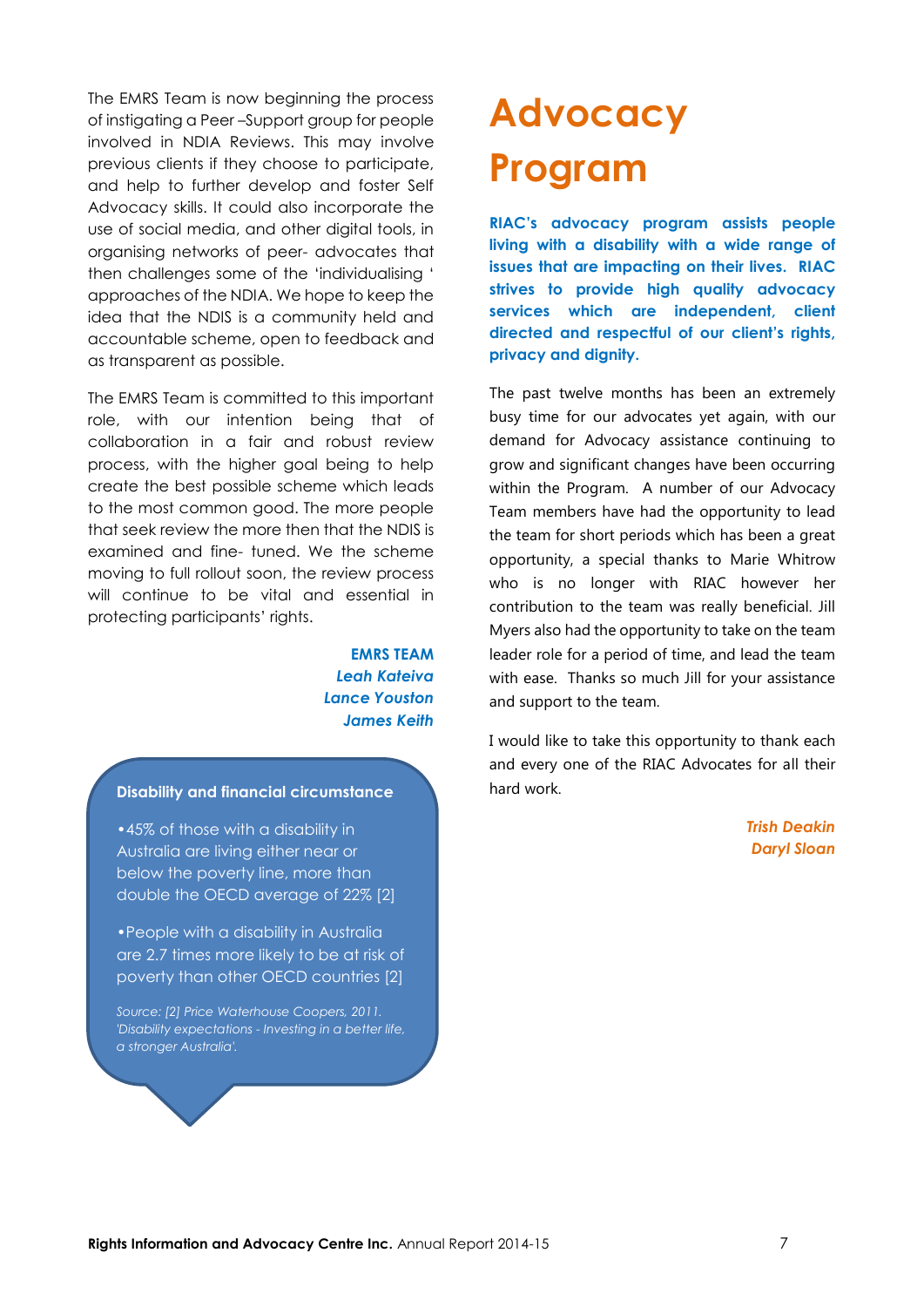### **Advocacy in Geelong**

**Advocacy within the Geelong region remains high across all age groups and disabilities. The main advocacy supports needed are in relation to the national disability insurance scheme, although we are in the second year of the trial 90% of advocacy is related to the NDIA. We envisaged fewer cases due to the fact that the NDIA would have made changes to the way they support the participant, the systems are evolving and changes are being made but the participants still need support to navigate the complex and confusing system the challenge still remains. Earlier this year Sharyl Brockett was employed as a part time Advocate in the Geelong office. There have been many changed to plans in favour of the participant this has helped to reduce the amount of cases being sent to the external merit review system. We continue to provide essential support to the community and the sector as a whole as the NDIA is continuing to change. We are encouraged that we are giving individuals the strength and opportunity to self-advocate, there are two individuals who have gone on to do public speaking about the advocacy support they received from RIAC and telling their story "their lived experience"**

I have been to several agencies within Victoria educating service providers about importance of advocacy and how to forward plan for the NDIA. The Geelong advocates are encouraged with the continued positive feedback from clients, service providers also the referrals from the disability service commissioner's office.

> *James Keith Sharyl Brockett*

### **In Western Victoria**

**RIAC in West Wimmera is approaching our 2nd year and as RIAC's 5th Office, it is certainly gaining a strong presence in this Region. RIAC provides an Advocacy Service that aims to value people with a disability in the shires of Hindmarsh, Yarriambiack and West Wimmera.**

West Wimmera is a lively and friendly community where the majority of Service Providers work together to instigate and participate in a variety of collaborative activities. As West Wimmera's Advocate, I thoroughly enjoy being part of this, with the knock on effect of empowering our clients to speak up and raise awareness of disability. I have also been invited to be part of the Edenhope Steering Committee for the Disability, Access and Inclusion Plan, at the same time involved in the Reference Group with Volunteer Western Victoria's Youth Disability Social Support.

RIAC's West Wimmera Office is based in the township of Horsham at the newly built Wimmera Uniting Care premises.

Currently my role is on a part-time basis, working with people with a disability and their families residing in rural areas. It is evident that Advocacy Services play a critical role in guaranteeing that the people of West Wimmera have support in obtaining information about their rights and assistance in exercising those rights.

> **18.5%** of the population have a disability. That's around 4.2 million people.

*Source: httw://www.aihw.gov.au/disability*

*/*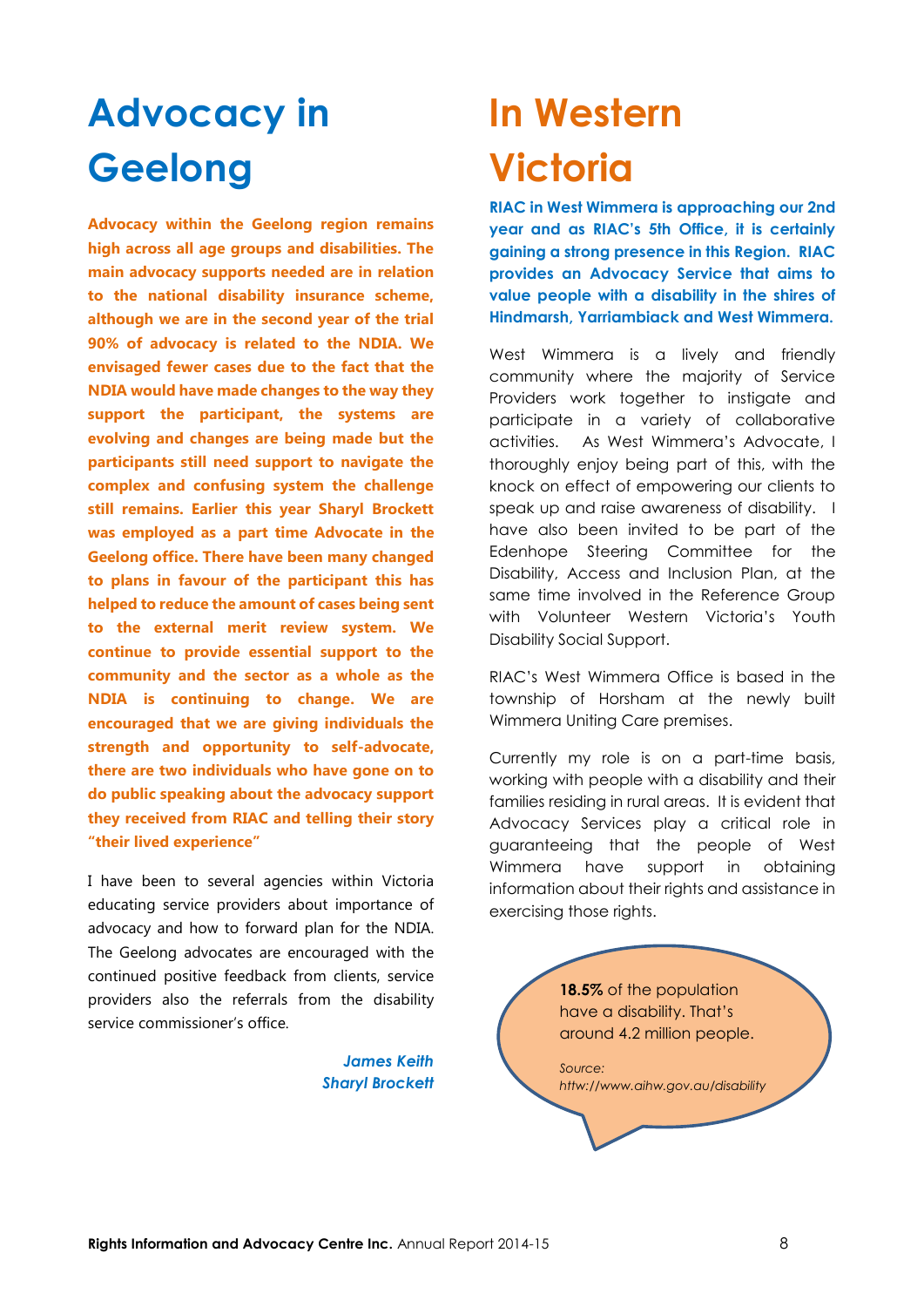RIAC advocated for the introduction of a pilot program for Social Skills Respite which has been specifically designed to provide respite for families with children with a disability through a group based program targeting the development of social interactions. The aim of the program was to assist young people develop their social skills with their peers, establish and maintain friendships. At the same time this program provided, respite support, education and assistance to parents/carers and families.

This pilot program was a huge success as the feedback provided to the facilitators from both the participants and the parents is that they did not want the program to end.

> **Alyson Clements** *Advocate*

### **A team approach to accessibility**

**RIAC worked in partnership with a local health service to secure wheelchair access to the facility.**

A person contacted RIAC and arranged to meet with the Advocate and the Health Service representative and show them how difficult access was for a person in a wheelchair (or a pram, staff with trolleys) to navigate.

Within 5 weeks there was a new footpath at the rear of the building, a ramp at the front and the boom gate has been modified.

Our client expressed gratitude as to the manner and speed this Advocacy was achieved.

# **Indigenous Advocacy Shower facilities, a narrative**

### **To be able to have safe, private place to shower is a basic human expectation, - or is it?**

I spoke to the Local Government Councillors about the causes of homelessness and of the polymer and complex needs of this marginalised and largely invisible population group with the result the Councillors support was obtained to assist in creating positive outcomes. Over the next few months, my proposal of hot shower provision was discussed with the outcome that the public shower facility located in a quiet local park near bushland was quietly opened for  $\sim$  4 hours during weekday mornings for the homeless to make use of. Once opened, I then regularly visited to ensure the facility was being cleaned, unlocked and hot water, lighting available etc.

I continue to visit approximately fortnightly and to leave donated (new and packaged) soaps, tooth brushes and hygiene packs in both the male and female showers.

The limited provision of a shower in potable heated water is a good outcome, a basic human expectation that most of us wouldn't think twice about, but the understanding that there are marginalised and very disadvantaged homeless people with this need and much more in the forefront of councillors now gives them a greater understanding of stark coal face community needs that they didn't possess at all prior to this advocacy.

Today, the bushland nearby remains a last resort for many of our regions homeless, they living rough with poor physical(&/or) mental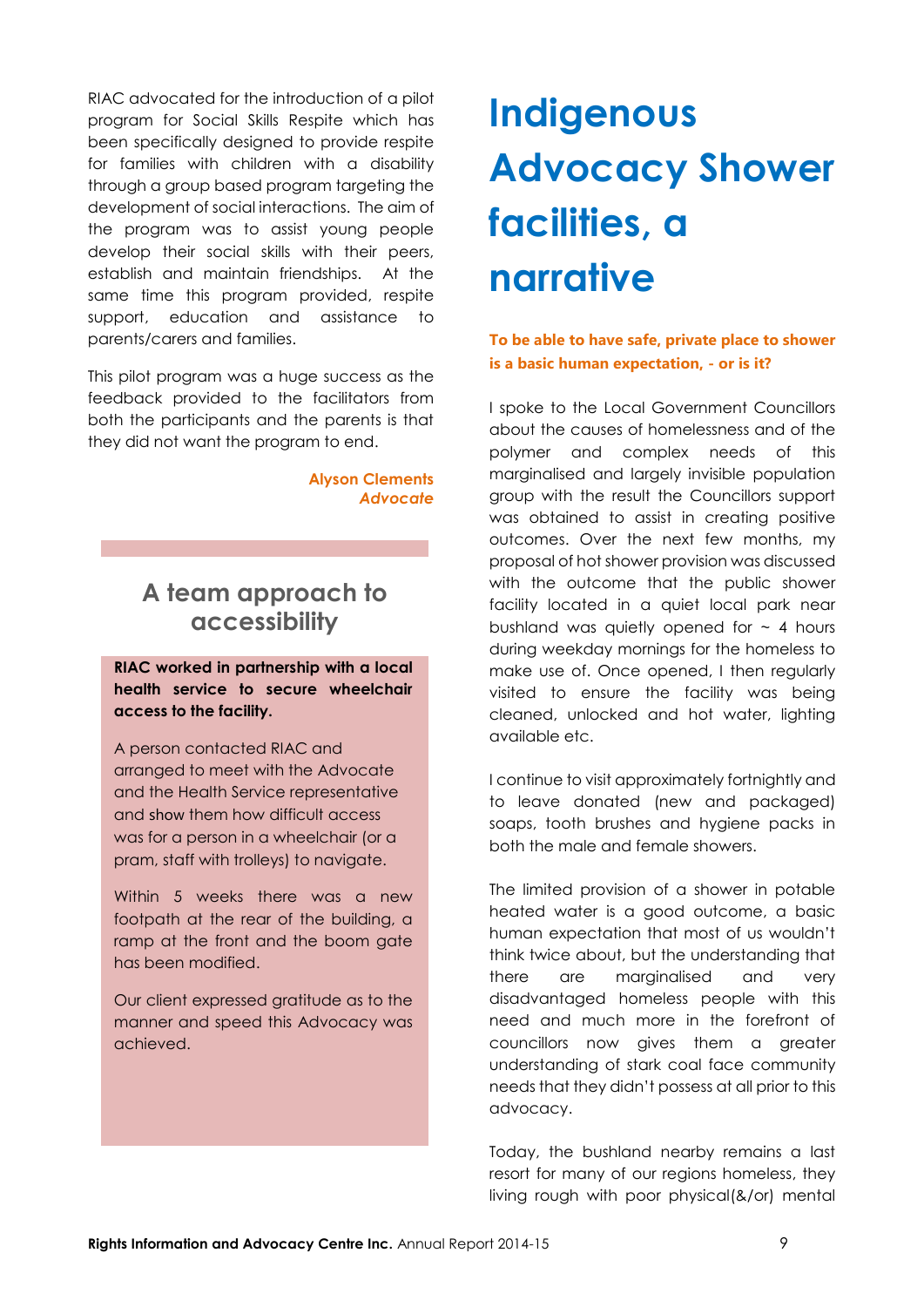health, ABI's, family breakdowns, addictions, unemployment or simply lost as a result of their institutionalisation. The availability of a hot shower isn't really much, but it's a decent start

Recently the Council has made the decision to make the showers available 24 hours a day. Deadly outcome!

*(The last two ABS censuses attest that the Hume region has a higher rate of homelessness percapita than metro Melbourne.*

**Daryl Sloan** *Aboriginal & Torres Strait Islander Advocate*

There were notable differences in the rates of disability in the Aboriginal and Torres Strait Islander and non-Indigenous populations: •Aboriginal and Torres Strait Islander people had higher rates of disability than non-Indigenous people across all age groups - this was true for both males and females;

•Aboriginal and Torres Strait Islander children aged 0–14 years were more than twice as likely as non-Indigenous children to have a disability (15.2% compared with 6.6%);

•Aboriginal and Torres Strait Islander people aged 35-54 years were 2.7 times as likely as non-Indigenous people of the same age to have a disability (37.8% and 14.2% respectively);

*Source: http://www.abs.gov.au/ausstats/abs@. nsf/mf/4433.0.55.005*

# **Goulburn Self Advocacy Groups**

**2014 - 2015 has been a very exciting time for Self-Advocacy in the Hume Region. The Rainbow Self Advocacy Group has been ongoing for over two years now; commencing in May 2013. This group was the first independent self-advocacy group in the Hume Region.** 

In February 2015 an information session about Self Advocacy was provided by the Self Advocacy Resource Unit (SARU) for those interested in Self Advocacy from the Murrindindi, Mitchell and Strathbogie Shires; participants from Dame Patty Menzies and Goulburn Options attended the sessions. Following this, 'Introduction to Self-Advocacy' training was provided by SARU. The training was held over four weeks.

A group has since formed - 'Speak Up Alexandra' Lower Hume Self Advocacy Group. The group meets once per month at the Murrindindi Shire Council. Since the group's formation, they have had the opportunity to draft a Mission Statement and Rules; develop a brochure and are even enjoying the chance to take turns at chairing each meeting. The group have also been taking part in a Radio Show. Congratulations to the group for all their work so far. A special thank you to Wendy Kelly (NEXUS Primary Health, Rural Access Worker) for her ongoing support to this group.

Joseph Fernandez worked closely with the Rainbow Self Advocacy group throughout the year with a range of members learning new skills.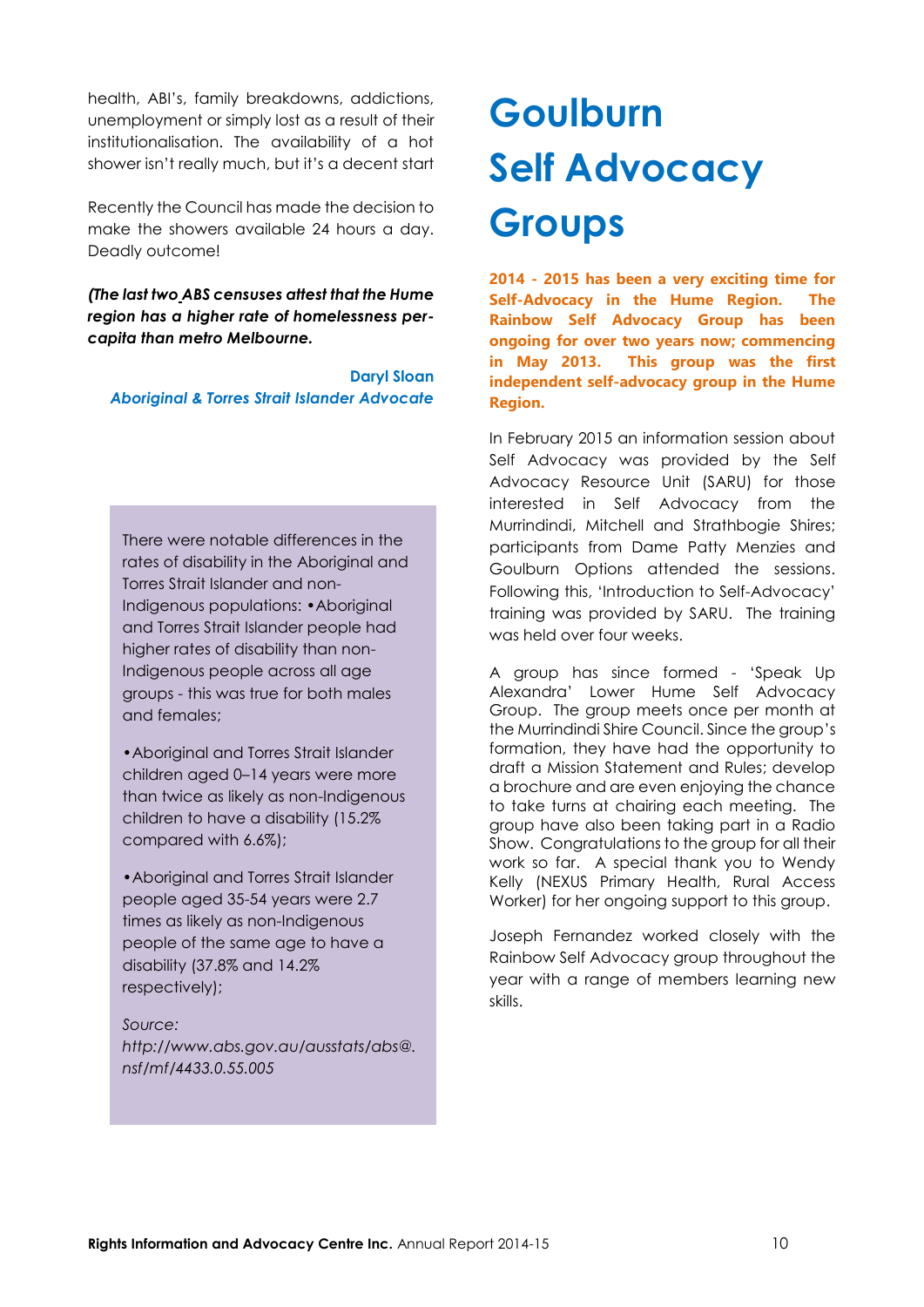Joseph ensured the members had the opportunity to meet with Arthur Rogers Deputy Secretary of the Department of Health and Human Services. Members also attended the 'Strengthen Disability Advocacy Conference' in August 2014 which they thoroughly enjoyed and the Positive Behaviour Workshop for Autism. The Self Advocacy Resource Unit (SARU) Planning Forum was attended by a number of the group's members where they were assisted to complete a questionnaire for feedback on the success of the State Disability Plan.



In June of 2015, two of RIAC's Employees commenced new roles as Self Advocacy Peer Advisors to provide additional support, advice, information and leadership to the groups.

RIAC would like to extend a special thanks to the Steering Committees for their ongoing support and direction with this project. The Self Advocacy Resource Unit has played a major role with the ongoing support to our group members, providing training opportunities including: "Getting into the Act" booklet to raise awareness of the Victorian Disability Act 2006 and the UN Convention on the Rights for People with a Disability. The group have designed posters on "No Bullying" and "Speaking up for your Rights".

> **Bronwyn Huggard Joseph Fernandez Mandy McKenna Athena Papadatos**

## **Strengthening Parents Support Program**

**The Strengthening Parent Support Program (SPSP) is a program that directly supports 15 Parent and Carer support groups throughout the Loddon Mallee Region. This program which is administrated by RIAC is jointly funded by Bendigo Health – Carer Support Services (CSS), Department of Health and Human Services (DHHS) and The Department of Education and Early Childhood Development (DEECD). The objective of the program is to promote advocacy and independence through the provision of parenting support, information, advice, referral and resources to parents and carers.**

There are over 570 members all of whom receive at least one or multiple services from the SPSP program. These services include information through newsletters, invitations to respite activities, education in such areas of accessing government payments and training sessions, one to one support over the phone, as well as informal referrals to other agencies.

The 2014-15 year has been embraced with great enthusiasm by the groups who have again held a wide variety of successful events that have included but are not limited to brunches, lunches, dinners, walk & talks, bowling days, movies, trips to Melbourne (to see productions & the football), seminars, book launches, fundraisers, pamper days, awareness days, education, information sessions and the provision of respite vouchers of various descriptions. All of these events and activities help not only to promote awareness of the groups, thereby increasing memberships but serve to strengthen the bonds of all group members and highlight the benefits they provide to their wider community.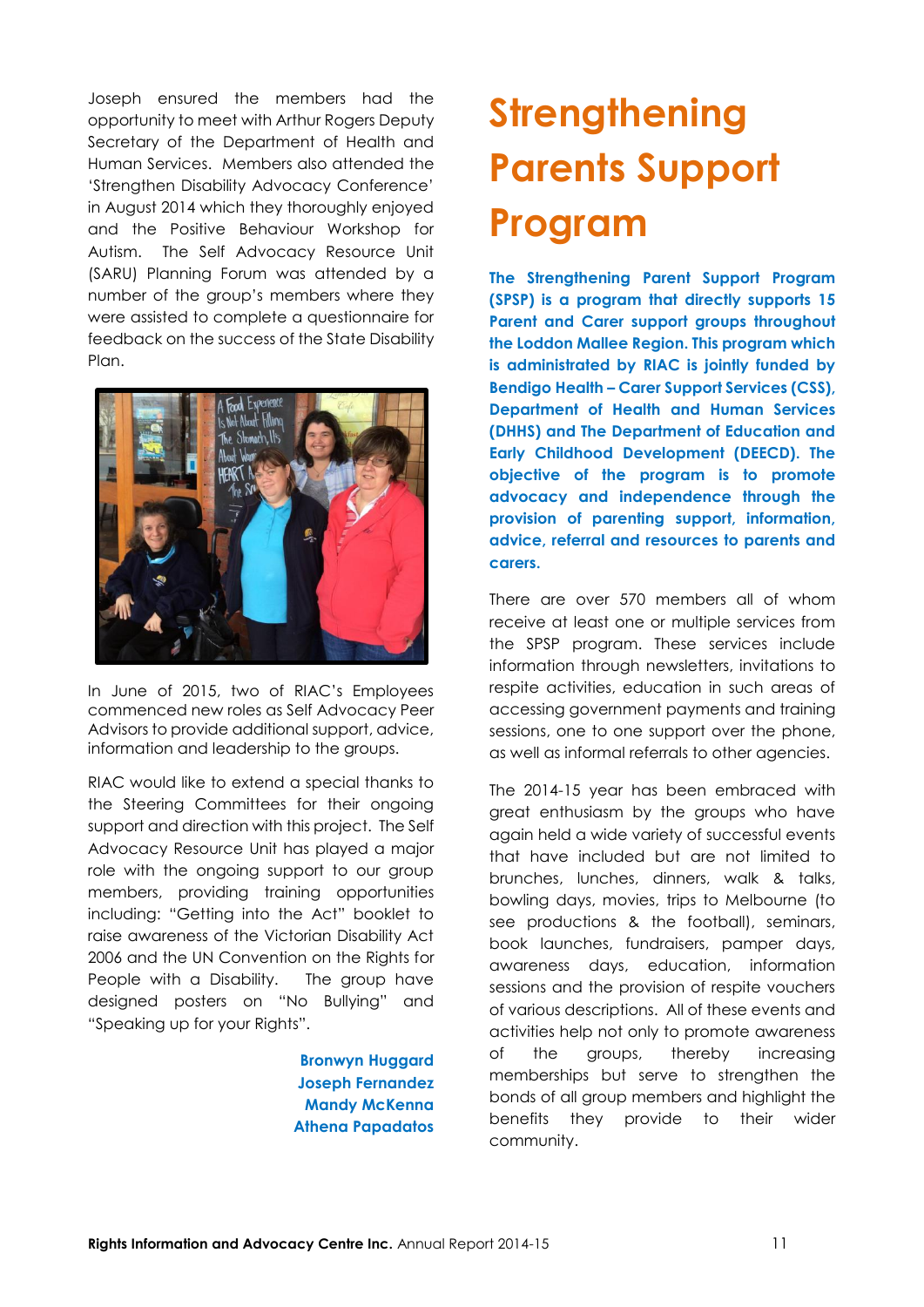None of this happens without the enormous contributions made by all group members and especially the group leaders and committee members all of whom volunteer a significant amount of time and energy to keep the groups moving forward. The level of both individual and group support provided to families and carers has been of a high standard (as evidenced by the feedback forms completed) and the assistance provided makes a difference to their lives and the lives of those they support.



Whilst the NDIS rollout is exciting we recognise that it is also potentially unsettling, therefore in the past year we have been actively making sure that the groups have been as informed as possible. Some examples of this include information sessions in both Echuca and Bendigo, spreading the word on webinars and workshops and having Elizabeth McGarry CEO of the Association for Children with a Disability (ACD) to present at the SPSP Bi-annual conference in Echuca in June this year. NDIS "readiness" will continue to be one of our key priorities for the forthcoming year.

The SPSP program would not function without the backing of Carers Support Services (CSS). Our ongoing relationships with Carers Support Services and a range of other providers is highly valued.

> *Loretta Doran James Keith*

### **HACC Access and Support Program**

**The HACC Access and Support Program at RIAC has been funded by the Department of Health and Human Services since July 2013. The Home and Community Care (HACC) Access and Support Service provides support for HACC eligible people, those who are frail and aged, younger people with a disability and their carer's; who due to their diversity, have barriers to accessing HACC and other services to assist them to remain living at home.**

The aim of the HACC (Home and Community Care) Program is to support people in their own homes and communities by providing services that promote and maintain independence. These services provide basic support and maintenance to people living at home or who are at risk of premature or inappropriate admission into a residential care facility.

The Access and Support Program has a focus on five Diversity Groups that may experience difficulties with access to HACC services and other services within their community. At RIAC we offer the services of the HACC Access and Support Program to people living with Dementia or experiencing Financial Disadvantage within the City of Greater Bendigo, people from Aboriginal and Torres Strait Islander and Culturally and Linguistically Diverse (CALD) backgrounds within the Rural City of Mildura as well as the CALD Communities within Swan Hill Rural City Council. The remaining focus group is people living in rural and remote areas.

The HACC Access & Support Cultural & Linguistic Diverse (CALD) program in Mildura and Swan Hill was previously delivered by Sunraysia Mallee Ethnic Community Council (SMECC) and has been successfully transitioned to RIAC as of the 1st April 2015.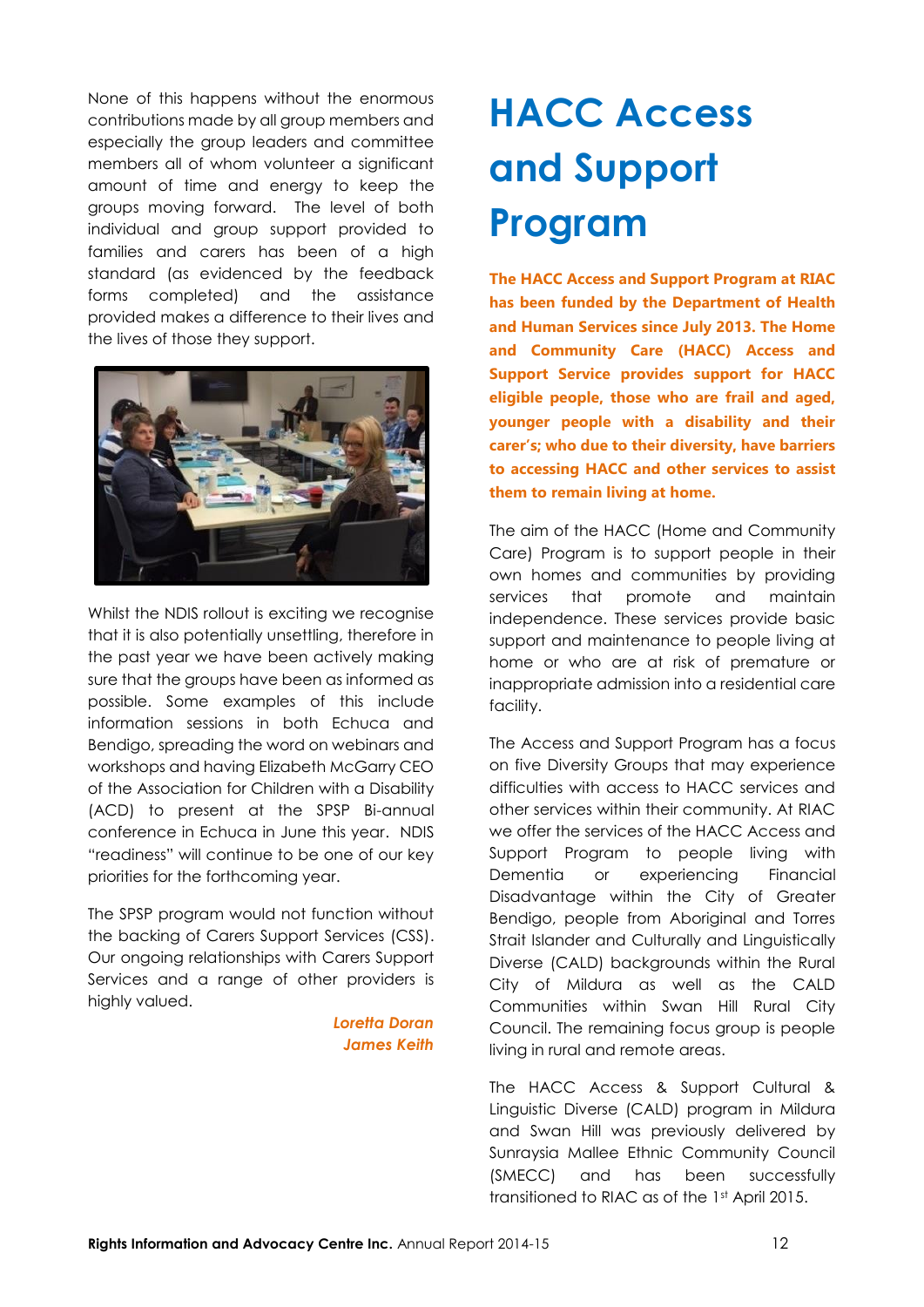We have had some changes in recent months within our HACC Access and Support Team. Moya Phillips has been employed in Swan Hill as the new HACC Access and Support Worker working with the CALD Communities. We are also recruiting new workers in Mildura as our previous worker Diana King has left RIAC to move interstate with her family.

The Access & Support role is a direct support role assisting people to access services. The HACC Access and Support Workers in Bendigo and Mildura have worked hard since the role commenced to establish the program and have had a total of 106 clients since the program commenced until June 2015. They have established good networks in their communities and continue to be involved in local network meetings, attending community functions and events and assisting organisations with events that focus on their target client groups.

In May the Mildura HACC Access and Support Workers assisted The Turkish Association to hold an Aged Care Expo for the Turkish Community in Mildura in partnership with Sunraysia Mallee Ethnic Community Council (SMECC). There is also a plan to be part of a 2 day dementia awareness campaign being held in Bendigo organised by Alzheimer's Australia for Dementia Awareness Month on September 3rd and 4th which we will report on next year.

#### **Bridey Mildren**

### **Karen Murphy Scholarship**

### **RIAC's Karen Murphy Scholarship, to assist people with disabilities with their continuing educational needs.**

The scholarship is designed to assist people with a disability who are either senior secondary or tertiary students or studying an apprenticeship, to help fund their studies. Students must be 16 years and over to qualify for the Scholarship and live in the RIAC's catchment area.

For the 2015 calendar year, we received 14 applications for the scholarship in 2015 from a range of applicants across our service area. One application was chosen for the scholarship, with another application still pending and awaiting further confirmation of training for 2016.

The successful applicant was Jessica Tisler who is undertaking her Bachelor of Nursing. The scholarship money will be utilised to purchase specialised equipment.

> **6%** of the population have severe or profound disability. That's around 1.4 million people.

**Source: httw://www.aihw.gov.au/ disability/**